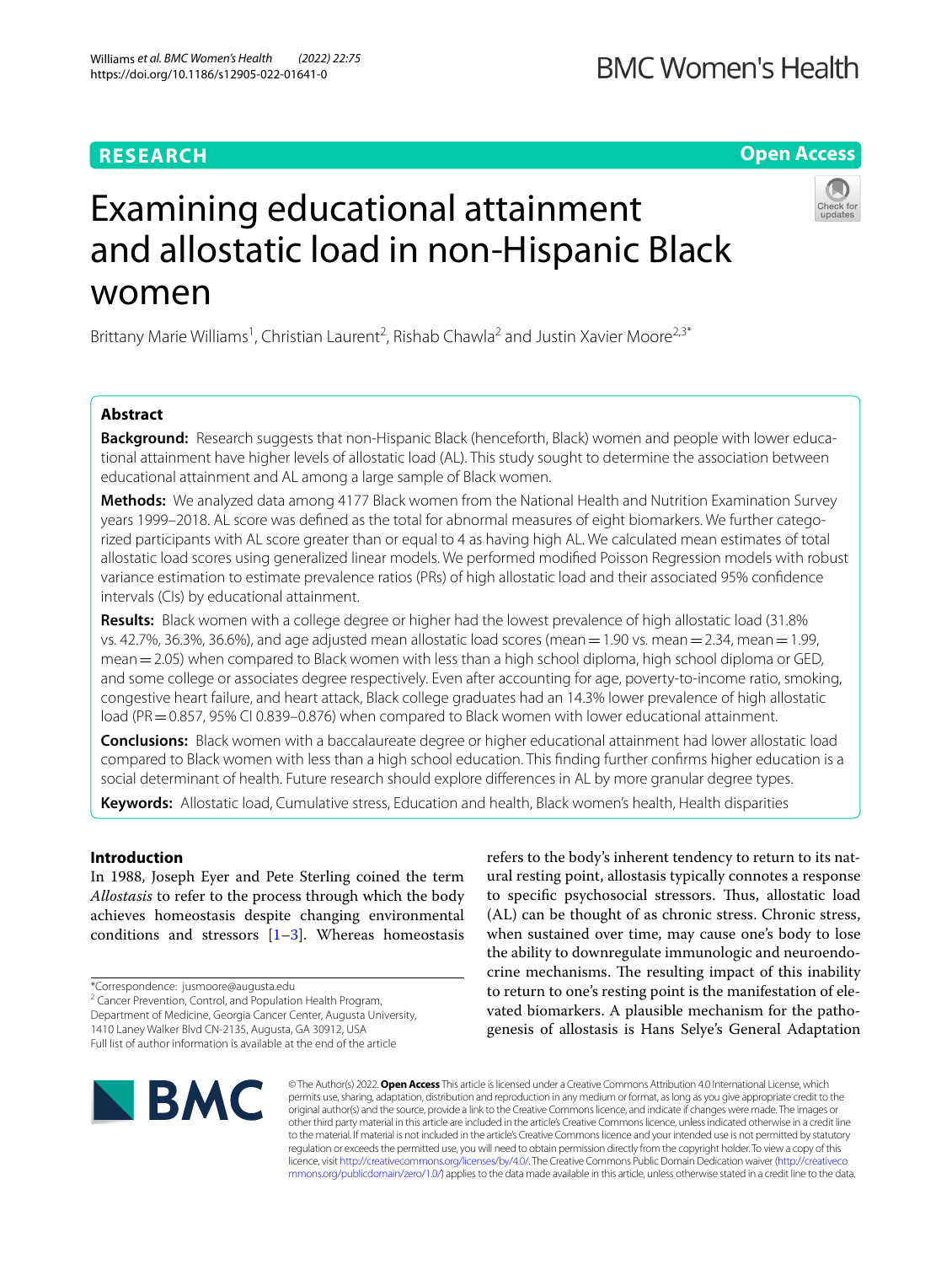Syndrome, which states that compounding stress manifests biologically as alarm, resistance, and exhaustion [\[4](#page-8-2)]. Following prolonged activation of the alarm phase, the increased hormones eventually lower the body's resistance to maintain baseline allostasis. When the stress exposure is chronic, the body can no longer maintain a proper balance, homeostasis  $[5]$  $[5]$ . The negative feedback loop is dysregulated resulting in exhaustion that leads to an increased AL [\[2](#page-8-4)].

Higher AL has been associated with a range of physical and cognitive diseases, such as cardiovascular disease and memory decline [\[2\]](#page-8-4). For instance, a recent systematic review of 267 studies reported that higher AL was associated with poorer health outcomes [\[6](#page-8-5)]. Notably, the efects of AL vary dramatically by social identities such as race, ethnicity, age, gender, and sexual orientations [\[7](#page-8-6)]. Regardless of the time between 1988 and 2018, Moore et al. reported that non-Hispanic Black (henceforth, Black) people had up to a 29.2% increased risk of high AL compared to their non-Hispanic white counterparts [[7\]](#page-8-6). Even when accounting for socioeconomic status, Black women had the highest allostatic load when compared to any other race-gender specifc subgroup including white women and men, and Black men [\[8](#page-8-7)].

## **Purpose**

The purpose of this study was to explore whether higher education is associated with higher allostatic load among a sample of Black women using National Health and Nutrition Examination Survey (NHANES) reported data. We examined a 19-year timespan of NHANES data to consider the efect of educational attainment on AL among Black women. As in prior studies, AL was operationalized in biological terms as the sum of various cardiovascular and metabolic biomarkers and thus allowed for a direct quantitative appraisal of diferences in AL burden and prevalence, both crude and adjusted for age, poverty level, or chronic disease status.

## **Understanding AL and Black women**

Geronimus et al. hypothesized systemic stress is a form of physical "weathering" due to the sustained impact high AL has on Black people's health outcomes [\[9\]](#page-8-8). When considered alongside Black American's ongoing endurance of and genealogical lineage to the brutalities of the trans-Atlantic slave trade and the 1960s Civil Rights movement to contemporary disparities in COVID-19 cases, one can infer that these inter- and cross-generational stressors further exacerbate already exceedingly high physiological deteriorations for the Black community., Black women, then, continue to experience multiple forms of multifactorial and layered discrimination (by race, sex, and class) [[10\]](#page-8-9). Indeed, Kimberlé Crenshaw named these nexuses of layered discrimination as a problem of intersectionality in 1991. Since Black women endure and navigate the world with multiple intersectional marginalized identities, one can infer that their lived experiences may synergistically manifest on their bodies and prove more deleterious than one individual source of discrimination.

Moore et al. observed that age-adjusted mean AL scores were highest among Black women at the end of the 30-year period [\[7\]](#page-8-6). However, when considering within-group diferences among Black women, appraisal of stressors such as racial discrimination can vary when considered with socioeconomic status. Allen et al. observed higher levels of circulating epinephrine and waist circumference in Black women with lower education attainment as compared to those with higher education attainment while adjusting for levels of selfreported racial discrimination [[11\]](#page-9-0). Similarly, educational attainment is rarely isolated from other indicators of socioeconomic status (SES), making studies that specifcally examine connections among Black women's educational attainment and allostatic load sparse. Among those available, a longitudinal study suggests that both Black women and individuals with lower educational attainment have higher AL, but these factors were studied independently of each other [\[12](#page-9-1)].

A cross-sectional study including individuals from NHANES and US Census data found that lower education level and being either Black or female was associated with a higher AL, but the intersection of the three variables was not studied  $[13]$  $[13]$ . This problem of single axis identity analysis underscores why intersectional research on Black women (the nexus of subordinated race and gender identities) is necessary. Correspondingly, an analysis of data from the National Longitudinal Study of Adolescent to Adult Health found that completion of higher education was no more or less protective for AL in Black women [[14](#page-9-3)]. While methodological and technical limitations introduce difficulty in correlating perceived stress with adverse AL, there is an urgent need to explore the impact of social stressors on Black women in association with their educational achievement. Such studies will require researchers to better disaggregate Black women as a distinct demographic category and population deserving of examination [\[15–](#page-9-4)[18\]](#page-9-5).

Furthermore, even when controlling for age, poverty status, and underlying chronic diseases, Black women without a college degree are found to have higher AL prevalence. This finding further confirms existing data indicating Black women endure unique daily stressors that are not fully explained by underlying structural determinants and necessitate acknowledgment of intersectional interpersonal and institutional factors. For example, the Black Women's Health Study (BWHS)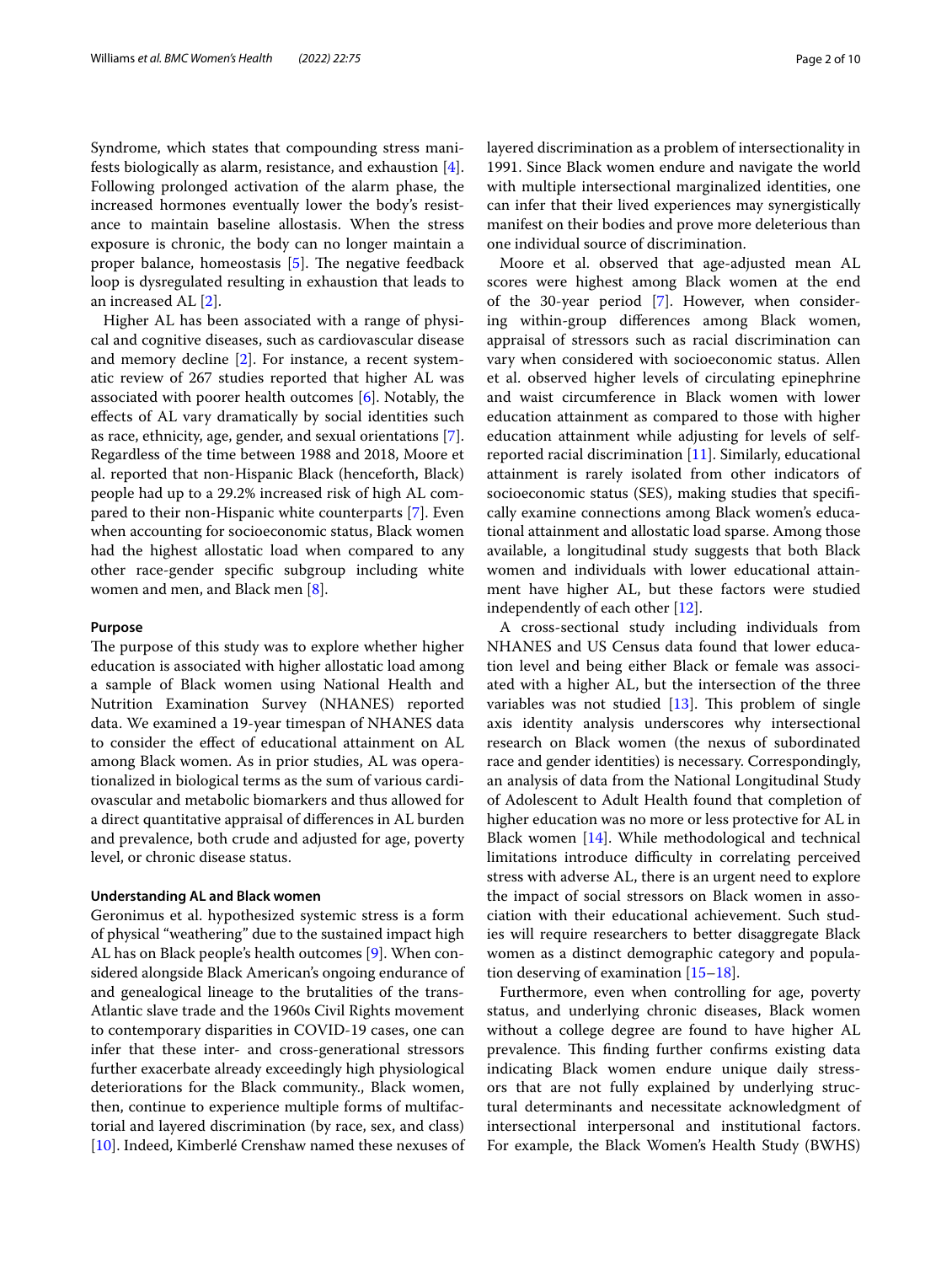found that workplace discrimination was associated with a 30% increase in breast cancer risk among Black women [[19\]](#page-9-6). A follow-up study from the same participant pool identifed a positive association between both personally experienced and institutionalized racism with incidence of hypertension [\[20](#page-9-7)].

Ultimately, there is an urgent need to better understand how education might mitigate high levels of AL given the layered discrimination Black women experience [[21\]](#page-9-8). Unpacking these within group diferences can help nuance data attributed to Black women broadly like the superwoman schema, a culturally-specifc framework characterizing a psychosocial response to stress among Black women. The superwoman schema plays an important role in the upregulation and downregulation of AL [\[11](#page-9-0)]. While it is reported that superwoman schema reduced AL through the need to present an image of strength, the simultaneous intense motivation to succeed and feelings of obligation to help others increased AL for Black women  $[11]$  $[11]$ . Given the success pressures and filial obligations associated with the educational attainment, the fndings from this study will play an important role in building upon existing research by illuminating the within-group diferences among Black women's AL by educational attainment.

## **Methods**

## **Study design and participants**

We performed statistical analysis with cross-section data from NHANES between 1999 and 2018. NHANES is a nationally representative sample of US adults, where persons aged 60 and older, Latinos and Blacks are oversampled, and weighted analysis generates generalizable population estimates  $[22]$  $[22]$  $[22]$ . Since 1959, The National Center for Health Statistics (NCHS) of the Centers for Disease Control and Prevention (CDC) has collected, analyzed, and disseminated data on the health status of US residents [[23](#page-9-10)]. Using stratifed multi-stage probability sampling, NHANES enrolls a nationally representative sample of about 5000 non-institutionalized civilians annually. Those selected to participate are initially interviewed in their homes by trained NHANES personnel, who administer questionnaires using computer assisted technology for standardization. One to two weeks after the household interview, participants are requested to visit a Mobile Examination Center (MEC) to complete additional interviews, examinations, and laboratory assessments. NHANES collects demographic, socioeconomic, dietary, health-related questionnaires, and includes clinical measures of blood pressure, fasting blood glucose, triglycerides, and HDL cholesterol, in addition to self-reported medication use for health conditions. We used NHANES years with consistent data on the component variables of allostatic load, i.e., 1999 through 2018 [[24](#page-9-11)]. We excluded participants younger than 18 or pregnant from study. This analysis included all Black women aged 18 and older with available data on allostatic load components, and no missing information on educational attainment, and household income. The resulting 4,177 participants over the 20-year study period served as our analytic population.

## **Ethics and consent to participate/informed consent**

This study was considered exempt by the Institutional Review Boards of Augusta University and St. Cloud State University due to use of existing secondary data that are publicly available and non-identifable. Original NHANES investigators maintained informed consent for all participants surveyed. Health information collected in the NHANES is kept in strictest confdence. During the informed consent process, survey participants are assured that data collected will be used only for research purposes and will not be disclosed or released to others without the consent of the individual or the establishment in accordance with section 308(d) of the Public Health Service Act (42 U.S.C. 242m).

## **Outcome variable: allostatic load**

Defnitions of AL vary though most incorporate biomarker measures from three categories of physiologic functioning: cardiovascular, metabolic, and immune systems  $[25]$  $[25]$ . As there is no consensus definition, we elected to defne AL using the Geronimus et al. (2006) and Mays et al. (2018) taxonomies [\[9](#page-8-8), [26](#page-9-13)]. To determine the high-risk thresholds for each AL component, we examined the distribution of each component among Black women for whom complete biomarker data was available in the NHANES study sample (*N*=4177 participants). High-risk thresholds were determined as either (a) above the 75th percentile for body mass index (BMI), diastolic blood pressure (DBP), systolic blood pressure (SBP), glycated hemoglobin, total cholesterol, and serum triglycerides; or (b) below the 25th percentile for serum albumin and serum creatinine. Each participant was scored as either 1 (high risk) or 0 (low risk) based on the following cutofs for each component (See Additional file [1](#page-8-10): Table S1): (1) serum albumin  $\leq$  4.03 g/ dL, (2) BMI ≥ 32.1 kg/m<sup>2</sup>, (3) creatinine ≤ 81 µmol/L, (4) DBP  $\geq$  81.00 mmHg, (5) glycohemoglobin % $\geq$  5.86, (6)  $SBP \ge 135.00$ , (7) total cholesterol  $\ge 212.00$  mg/dL, and (8) serum triglycerides  $\geq$  145.00 mg/dL. We calculated a total AL score, ranging from 0 to 8, by summing the individual components based on the high-risk thresholds. We further categorized participants with AL scores greater than or equal to 4 as having high AL [[25,](#page-9-12) [26\]](#page-9-13).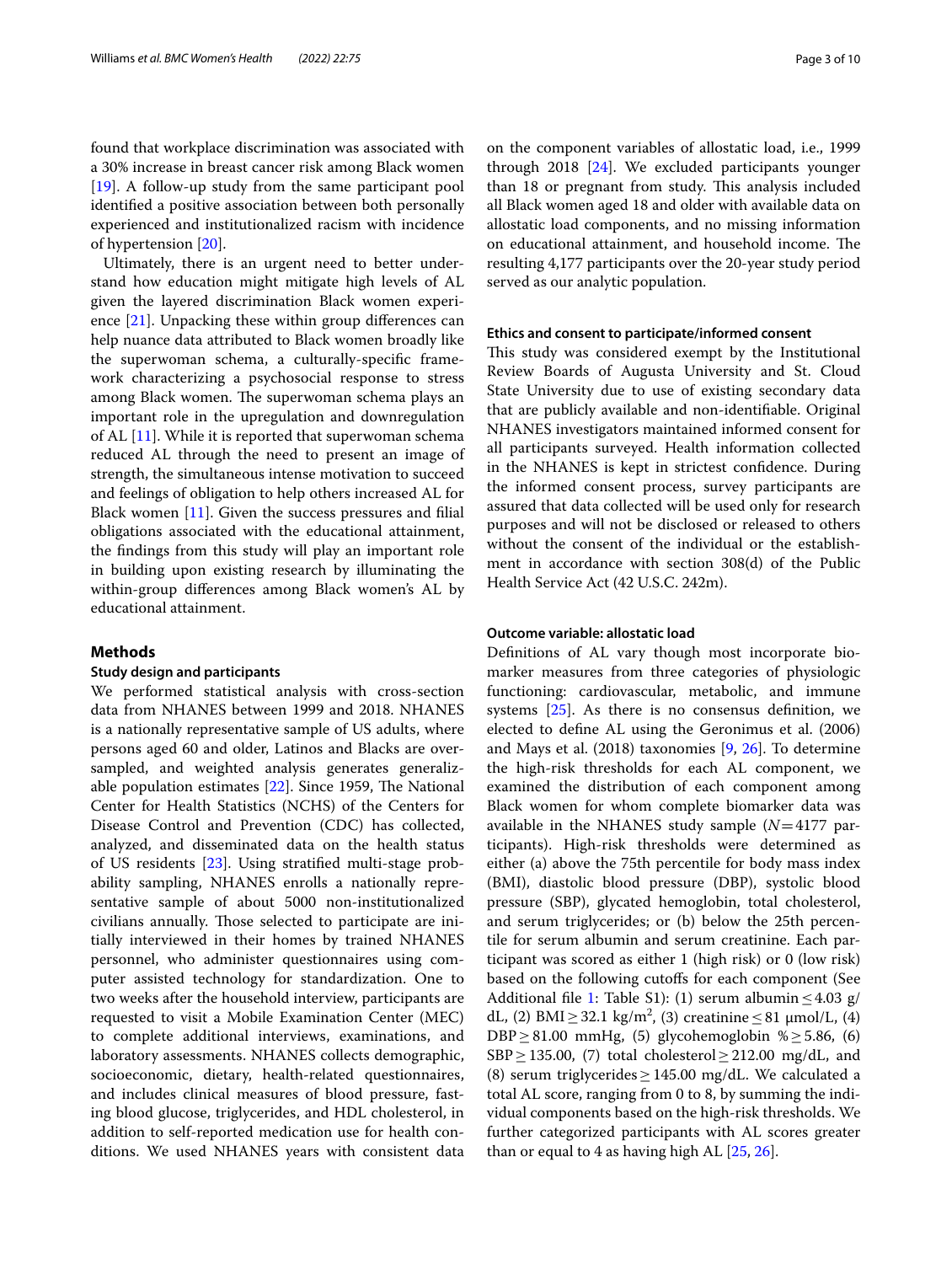## **Independent variable and other variables of interest**

Our independent variable of interest was educational attainment. We categorized NHANES educational attainment into four groups: (1) less than a high school education; (2) high school graduate, GED, or equivalent; (3) some college; and (4) college graduate or above. We were unable to diferentiate by degree types due to the NHANES data collection categorization.

We also included other variables typically connected to our area of inquiry. NHANES calculated income relative to federal poverty line (PIR) as the ratio of total family income to poverty threshold values. Persons who reported having had no income were assigned a zero value for PIR. PIR values less than 1 are considered below the official poverty line, whereas PIR values greater than 1 are above the poverty level, and values near 5 are considered very high income. We evaluated personal characteristics that may infuence AL score, including age at frst menarche, total number of pregnancies, parity, depression, smoking status, waist circumference, and comorbidities. Age at frst menarche was defned by selfreported response to "How old were you when you had your frst menstrual period?" Total number of pregnancies was determined by self-reported response to "How many times have you been pregnant? Be sure to count all pregnancies including live births, miscarriages, stillbirths, tubal pregnancies or abortions." We defned parity as the total number of pregnancies resulting in live births. Twins and multiple births counted as a single delivery. During 1999–2004 NHANES survey periods, diagnostic modules were administered that addressed diagnoses of depressive disorders within the past 12 months. Participants were diagnosed with depression according to defnitions and criteria of the tenth revision of the International Classifcation of Diseases (ICD-10) and the fourth edition of the American Psychiatric Association's Diagnostic and Statistical Manual of Mental Disorders (DSM-IV).

However, for years 2005 through 2018, NHANES obtained depressive disorder through the Patient Health Questionnaire-9 (PHQ-9)  $[27-29]$  $[27-29]$ . The PHQ-9 was similarly administered through face-to-face MEC and assessed depressive symptoms over the past two weeks  $[27–29]$  $[27–29]$  $[27–29]$  $[27–29]$ . Participants indicated on a scale from 0 to 3, the frequency with which they experienced the following symptoms: (1) inability to feel pleasure, (2) depressed mood, (3) sleep disturbance, (4) fatigue, (5) appetite changes, (6) low self-esteem, (7) concentration problems, (8) psychomotor disturbances, and (9) suicidal ideation [[27–](#page-9-14)[29](#page-9-15)]. PHQ-9 scores range from 0 to 27 with scores  $\geq$  10 representing clinically significant depressive symptoms [[29\]](#page-9-15). Using these defnitions, we categorized participants in NHANES 1999–2004 as living with depressive disorder if diagnosed based on ICD-10 and DSM-IV, and participants within NHANES 2005–2018 as living with depressive disorder if having a PHQ-9 score  $\geq$  10. Smoking status was categorized as a discrete, mutually exclusive, three-level variable. Participants who had smoked fewer than 100 cigarettes in their lifetime were categorized as never smokers; participants who had smoked at least 100 cigarettes in their lifetime but were not current smokers were categorized as past smokers. Participants who had smoked at least 100 cigarettes in their lifetime and continued to smoke were categorized as current smokers. NHANES purposefully collected high quality body measurement data participants including waist circumference (in centimeters). We examined these variables as continuous variables. NHANES questioned "Has a doctor or other health professional ever told you that you had … (cancer, angina, congestive heart failure, or heart attack?" Thus, we included any self-reported response to a physician-diagnosed history of cancer, angina, congestive heart failure, or heart attack as comorbidities. These comorbidities were examined as discrete binary variables (i.e., yes or no for each condition).

## **Statistical analysis**

We performed analyses using NHANES generated sampling statistical strata, clusters, and weights as designated and described in detail within the NHANES methodology handbook [[22\]](#page-9-9). We reported categorical variables as weighted row percentages, continuous variables as mean and associated standard errors (SEs), and non-normal continuous variables as median and associated frst (Q1) and third quartiles  $(Q3)$ . The primary outcomes of interest were: (1) dichotomous AL (i.e., high or low) and AL total scores (ranging from 0 to 8). We performed several sequential adjusted modifed Poisson regression models for estimating relative prevalence of high AL by educational attainment [[30–](#page-9-16)[32](#page-9-17)]. We adjusted for potential confounders including: age groups, total number of pregnancies, age at menarche, PIR, depressive disorder, smoking status, any history of cancer, congestive heart failure, and heart attack [\[5](#page-8-3), [7,](#page-8-6) [33\]](#page-9-18). We estimated the variance for point estimates within the modifed Poisson regression utilizing the delete-1 jackknife (resampling) method [[30–](#page-9-16)[32\]](#page-9-17). Next, we conducted weighted generalized linear models to examine the association between the AL total score and educational levels adjusted for age [\[34](#page-9-19), [35\]](#page-9-20). We conducted sensitivity analysis to examine whether the association between educational attainment and prevalence of high allostatic load were modifed by age groups. Estimates derived from log-binomial are presented as prevalence ratios (PRs) and associated 95% confdence intervals (CIs), and estimates derived from generalized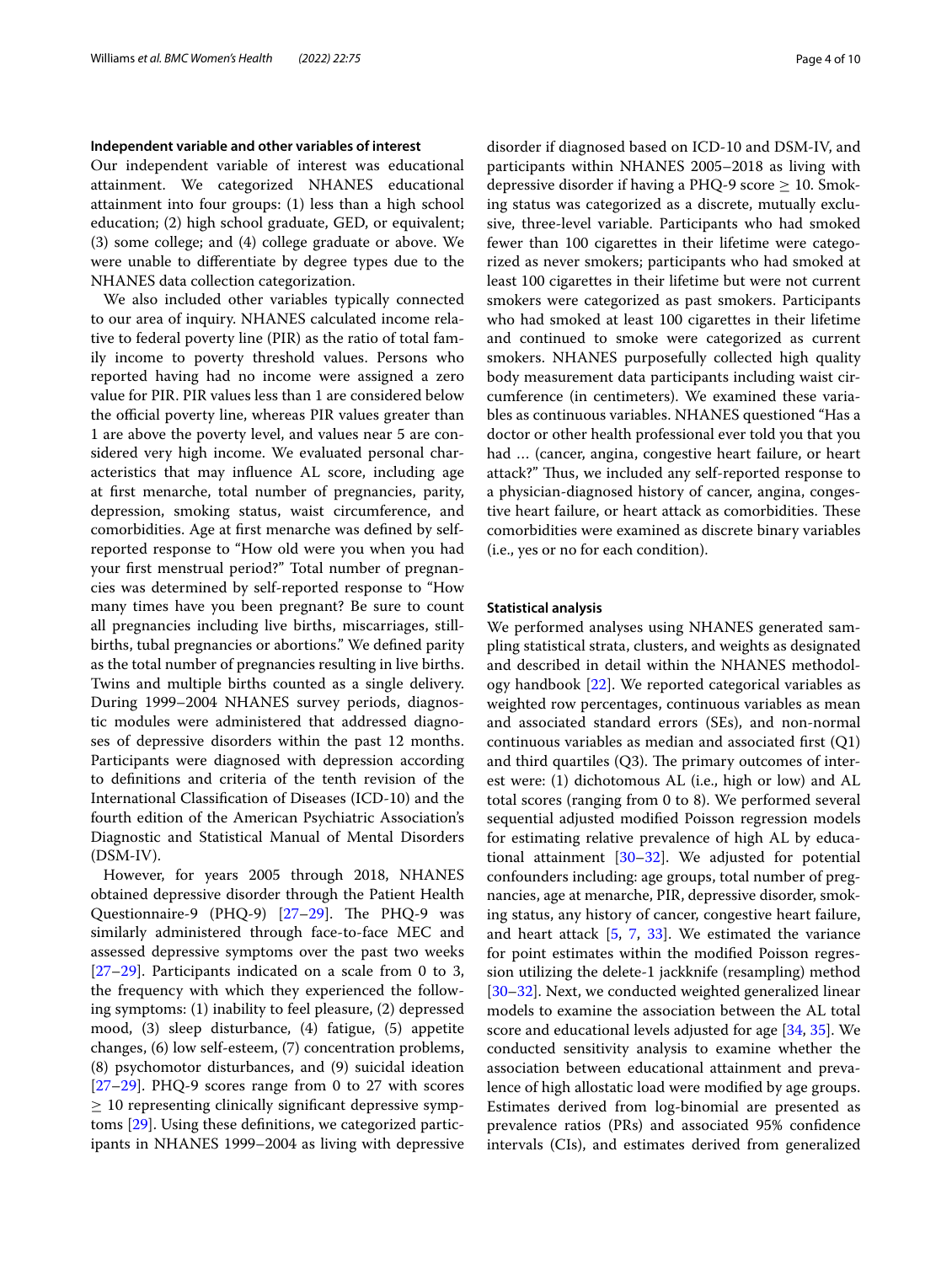linear regression models are presented as mean allostatic load estimates and associated 95% CIs. We considered p values less than 0.05 as statistically signifcant. We used SAS software version 9.4 (copyright © 2013 SAS Institute Inc., Cary, NC, USA) for all analyses.

## **Results**

## **Characteristics of the study population**

We analyzed data among 4177 Black women within NHANES years 1999 through 2018, representing an estimated 9,494,904 non-institutionalized US (Table [1\)](#page-4-0). The majority of Black women reported attaining some college or an associate's degree (35.7%, weighted); followed by those with a high school diploma or GED (24.5%, weighted), less than a high school diploma (21.9%, weighted), and a college degree or higher (17.8%, weighted). Among all Black women, the

mean age was 43.6 years ( $SE=0.3$ ), and nearly one in four women were aged 18 to 29 (weighted  $\% = 24.3$ ,  $SE = 0.8$ ). Black women college graduates on average had higher mean PIR (3.43,  $SE = 0.07$ ) when compared with Black women with other educational attainments. Black women college graduates had lower total number of pregnancies (median=2.03, Q1–Q3=1.10–3.30), lower parity (median = 1.37,  $Q1-Q3 = 0.61-2.19$ ), and lower proportion of depressive disorder (weighted  $% = 6.6$ , SE = 1.04) when compared to Black women with lower educational attainment levels. Black women college graduates also had younger mean age at menarche (12.50 years,  $SE = 0.08$ ) when compared with Black women with less than high school education (12.86 years,  $SE = 0.07$ ). Black women college graduates had lower mean waist circumference (98.6 cm,

<span id="page-4-0"></span>**Table 1** Demographic characteristics, personal health, and medical conditions by educational status, among 4177 Black women, an estimated 9,494,904 US residents from the National Health and Examination Survey (NHANES) 1999–2018

| Characteristic                                                  | Less than high school High school/GED |                   | Some college<br>or associates<br>degree | College<br>graduate or<br>higher | All               |
|-----------------------------------------------------------------|---------------------------------------|-------------------|-----------------------------------------|----------------------------------|-------------------|
| Participants (N)                                                | 1020                                  | 1089              | 1397                                    | 671                              | 4177              |
| Estimated N <sup>a</sup> (Weighted %)                           | 2,082,665 (21.9)                      | 2,330,386 (24.5)  | 3,391,159 (35.7)                        | 1,690,695 (17.8)                 | 9,494,904         |
| Allostatic load total score, mean (SE)b,c                       | 2.34(0.05)                            | 1.99(0.05)        | 2.05(0.05)                              | 1.90(0.07)                       | 2.07(0.03)        |
| High allostatic load, % (SE) <sup>d,e</sup>                     | 42.7(1.5)                             | 36.3(1.6)         | 36.6(1.4)                               | 31.8(2.0)                        | 37.0 (0.9)        |
| Age in years, mean (SE) <sup>c</sup>                            | 48.2(0.6)                             | 41.9(0.6)         | 41.7(0.5)                               | 44.3(0.6)                        | 43.6(0.3)         |
| Age group, years, % (SE) <sup>e</sup>                           |                                       |                   |                                         |                                  |                   |
| $18 - 29$                                                       | 20.5(1.3)                             | 30.8(1.6)         | 26.8(1.4)                               | 15.0(1.4)                        | 24.3(0.8)         |
| $30 - 39$                                                       | 17.1(1.2)                             | 17.7(1.3)         | 21.3(1.2)                               | 24.0 (1.8)                       | 20.0(0.7)         |
| $40 - 49$                                                       | 16.7(1.4)                             | 16.2(1.2)         | 22.8(1.4)                               | 27.9(2.1)                        | 20.7(0.7)         |
| $50 - 59$                                                       | 14.6(1.4)                             | 16.4(1.3)         | 15.3(0.9)                               | 18.9(1.4)                        | 16.1(0.7)         |
| $60 - 69$                                                       | 13.5(1.0)                             | 12.0(0.9)         | 8.8(0.6)                                | 8.5(0.9)                         | 10.6(0.5)         |
| $70+$                                                           | 17.7(1.2)                             | 6.8(0.7)          | 5.0(0.5)                                | 5.7(0.8)                         | 8.4(0.5)          |
| Total number of pregnancies, median (Q1, Q3)                    | 3.39 (1.90, 5.17)                     | 2.66 (1.48, 4.04) | 2.45 (1.43, 3.75)                       | 2.03 (1.10, 3.30)                | 2.31 (1.35, 3.55) |
| Parity, median (Q1, Q3)                                         | 2.55 (1.40, 4.13)                     | 1.92 (0.99, 2.94) | 1.59 (0.82, 2.54)                       | 1.37(0.61, 2.19)                 | 1.73 (1.05, 2.68) |
| Age at menarche, mean (SE)                                      | 12.86 (0.07)                          | 12.64 (0.06)      | 12.44 (0.05)                            | 12.50 (0.08)                     | 12.69 (0.02)      |
| Income relative to federal poverty line, mean (SE) <sup>c</sup> | 1.43(0.05)                            | 1.77(0.06)        | 2.27(0.05)                              | 3.43(0.07)                       | 2.17(0.05)        |
| Depressive disorder, % (SE)                                     | 18.9 (1.85)                           | 9.4(1.35)         | 11.3(1.01)                              | 6.6(1.04)                        | 7.6(0.25)         |
| Waist circumference in cm, mean (SE) <sup>c</sup>               | 100.1(0.5)                            | 99.0 (0.7)        | 100.6(0.5)                              | 98.6 (0.8)                       | 99.7 (0.3)        |
| Current smoker status, % (SE) <sup>e</sup>                      | 29.8 (1.6)                            | 22.3(1.6)         | 18.6(1.2)                               | 5.5(0.9)                         | 19.6(0.8)         |
| Any cancer history, % (SE) <sup>e,f</sup>                       | 4.4(0.7)                              | 4.2(0.6)          | 4.1(0.5)                                | 4.2(0.7)                         | 4.2(0.3)          |
| Angina, % (SE) <sup>e</sup>                                     | 2.3(0.5)                              | 1.6(0.4)          | 2.4(0.4)                                | 0.9(0.3)                         | 1.9(0.2)          |
| Ever congestive heart failure, % (SE) <sup>e</sup>              | 5.1(0.7)                              | 2.5(0.5)          | 2.1(0.4)                                | 1.4(0.4)                         | 2.7(0.3)          |
| Ever heart attack, % (SE) <sup>e</sup>                          | 3.6(0.6)                              | 2.1(0.4)          | 1.8(0.3)                                | 1.6(0.5)                         | 2.2(0.2)          |

<sup>a</sup> Estimated using sampling weights from National Health and Nutrition Examination Survey (NHANES)

**b** Allostatic load total score was calculated as sum total of components based on high-risk thresholds: albumin, BMI, creatinine clearance, diastolic blood pressure, glycated hemoglobin, systolic blood pressure, total cholesterol, triglycerides. Score ranges from 0 to 8

<sup>c</sup> Presented as weighted mean (standard error) for continuous variables

<sup>d</sup> High allostatic load defined as total allostatic load score greater than or equal to 4

<sup>e</sup> Presented as weighted column proportion (standard error)

f Defned as self-reported response to ever being diagnosed by a doctor or health professional of any cancer or malignancy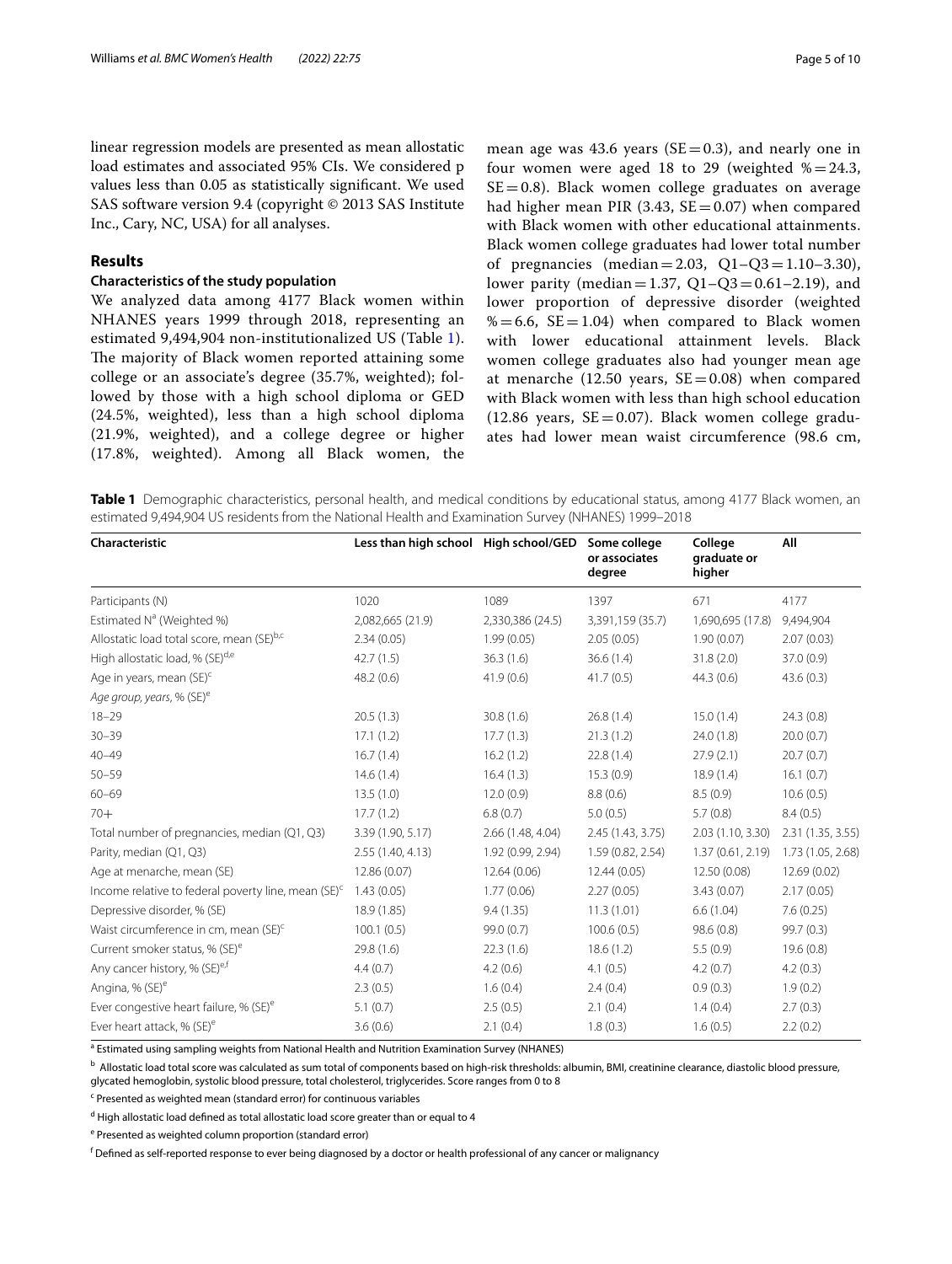$SE = 0.8$ ), lower proportion of current smoking status (weighted  $\% = 5.5$ , SE = 0.9) and lower proportions of angina (weighted  $\% = 0.9$ , SE = 0.3), congestive heart failure (weighted  $\% = 1.4$ , SE = 0.4), and heart attack (weighted  $% 1.6, SE = 0.5$ ) when compared with Black women with other educational levels.

## **High allostatic load**

Black women college graduates had the lowest proportion of high allostatic load (weighted  $\% = 31.8$ ) when compared to other Black women with lower educational attainment. In the unadjusted model, Black women with higher education were less likely to have high allostatic load when compared to Black women with less than high school education; a 25.4% lower prevalence for college graduates (Table [2:](#page-5-0) crude  $PR = 0.746$ , 95% CI 0.738–0.753), a 14.2% lower prevalence for those with some college or Associate's degree (crude  $PR = 0.858$ , 95% CI 0.857–0.859), and a 15.0% lower prevalence for those with a high school diploma or GED (crude PR=0.850, 95% CI 0.849–0.850). In further ageadjusted models, Black women with a higher education were less likely to have high allostatic load when compared with Black women with less than a high school education; a 5.4% lower prevalence for those with high school diploma or GED (model 1 PR=0.946, 95% CI 0.937–0.954), an 4.1% lower prevalence for those with some college or Associate's degree (model 1  $PR = 0.959$ , 95% CI 0.952–0.967), and a 24.2% lower prevalence for those with a college degree (model 1  $PR = 0.758$ , 95% CI 0.750–0.767). After further adjustments for other possible confounders including total number of pregnancies, age at menarche, poverty to income ratio, depressive disorder, smoking status, and comorbidities, we observed that Black women with higher educational attainment were less likely to have high allostatic load when compared to Black women with less than high school education. One of the strongest efects was observed among Black women college graduates compared with Black women with less than high school education (model 3 PR=0.857, 95% CI 0.839–0.876).

## **High allostatic load stratifed by age groups**

We performed additional multivariable modeling to examine the relationship between educational attainment and prevalence of high allostatic load, stratifed by age groups (i.e., 18–29, 30–39, 40–49, and 50 and older). We present these results in Additional fle [2](#page-8-11): Table S2. We observed that particularly for those aged between 18 and 29, college degree educational attainment was associated with greater prevalence for higher allostatic load in crude ( $PR = 1.141$ , 95% CI 1.124–1.158) and after adjustments for personal level characteristics including number of pregnancies, age at menarche, and poverty-to-income ratio ( $PR = 1.152$ , 95% CI 1.124–1.180) when compared to those with less than high school education. However, this increased prevalence attenuated after further adjustments for other health conditions and those with college degree or higher were at a reduced prevalence of high allostatic load (PR=0.641, 95% CI 0.623–0.660). In general, for women aged 30 through 49, the relationships between educational attainment and allostatic load mirrored our main results, with greater educational attainment usually associated with lower prevalence for high allostatic load. However, among those aged 50 and older, the association between higher educational attainment and reduced prevalence of high allostatic load was not as pronounced in crude (PR=0.841, 95% CI 0.838–0.846), model 1 adjusted (PR=0.968, 95% CI 0.963–0.973),

<span id="page-5-0"></span>

| Table 2 Association between education and high allostatic load presented as prevalence ratios (PRs) and associated 95% confidence |  |  |  |  |
|-----------------------------------------------------------------------------------------------------------------------------------|--|--|--|--|
| intervals (Cls), among 4177 participants, using NHANES weighting an estimated 9,494,904 US Black women                            |  |  |  |  |

|                                   | No. (weighted $\%$ ) <sup>a</sup> | Prevalence ratios (95% confidence interval) |                        |                        |                        |
|-----------------------------------|-----------------------------------|---------------------------------------------|------------------------|------------------------|------------------------|
|                                   |                                   | Crude                                       | Model 1 <sup>b</sup>   | Model 2 <sup>c</sup>   | Model 3 <sup>d</sup>   |
| Education level                   |                                   |                                             |                        |                        |                        |
| Less than high school (Referent)  | 443 (25.3)                        | 1.000 (Referent)                            | 1.000 (Referent)       | 1.000 (Referent)       | 1.000 (Referent)       |
| High school/GED                   | 393 (24.1)                        | $0.850(0.849 - 0.850)$                      | $0.946(0.937 - 0.954)$ | $0.932(0.925 - 0.940)$ | 0.926 (0.920-0.933)    |
| Some college or associates degree | 546 (35.3)                        | $0.858(0.857 - 0.859)$                      | $0.959(0.952 - 0.967)$ | $1.005(0.993 - 1.017)$ | 1.027 (1.013-1.041)    |
| College graduate or higher        | 226(15.3)                         | $0.746(0.738 - 0.753)$                      | $0.758(0.750 - 0.767)$ | $0.835(0.819 - 0.851)$ | $0.857(0.839 - 0.876)$ |

Prevalence ratios for high allostatic load are estimated using modifed Poisson regression with robust variance estimation and accounting for NHANES weighting. Confdence intervals estimated using delete-1 jackknife method accounting for complex statistical weighting, cluster, and strata

<sup>a</sup> Number of participants with high allostatic load per stratum (weighted stratum proportion with high allostatic load)

<sup>b</sup> Model 1: Adjusted for age only

<sup>c</sup> Model 2: Additionally adjusted for total number of pregnancies, age at menarche, and poverty to income ratio,

<sup>d</sup> Model 3: Additionally adjusted for depressive disorder, smoker status, ever congestive heart failure, and ever heart attack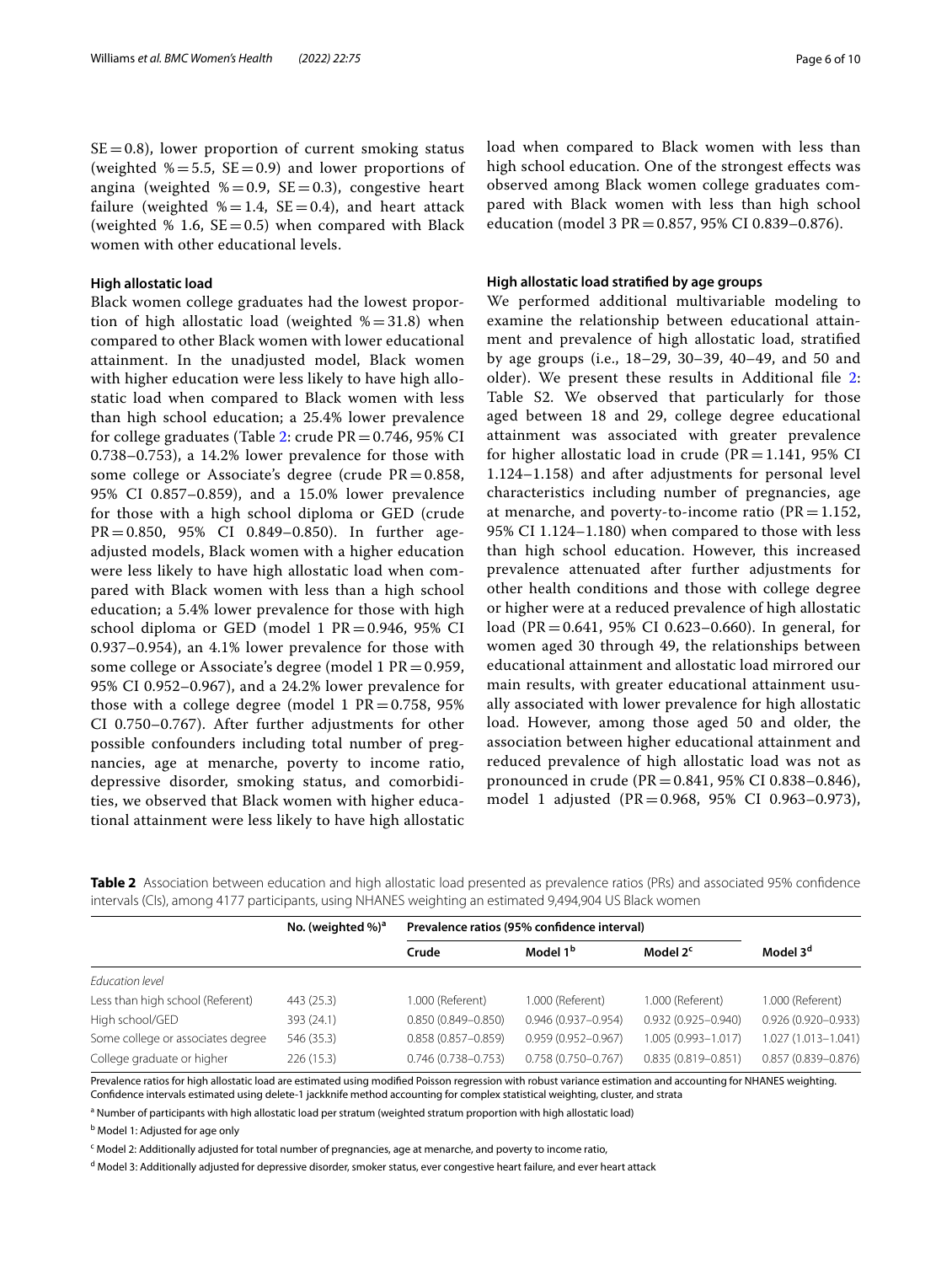and model 2 adjusted ( $PR = 1.021$ , 95% CI 1.014–1.027) models.

## **Mean estimates for allostatic load scores**

We additionally examined the relationship between educational attainment and age-adjusted mean scores for allostatic load among Black women. We observed that Black women with a college degree or higher had lower age-adjusted mean allostatic load scores (Fig. [1](#page-6-0): mean AL=1.90, 95% CI 1.80-2.01), when compared to all other lower educational attainment.

## **Discussion**

In this population-based study among non-institutionalized Black women, we observed that Black women with higher educational attainment, a college degree or higher, had both the lowest prevalence for high allostatic load and lower age-adjusted mean levels of allostatic load scores when compared to Black women with lower educational attainment. Even after accounting for several possible socio-economic and health related confounders, college-educated Black women had more than an 18% lower prevalence of high allostatic load compared to Black women with less than high school education. Conversely, in the fully-adjusted models, Black women with some college completion or associate degree were

observed to have consistently higher allostatic load compared to college-educated Black women. Our latter fnding raises some concerns regarding the associated stress of lower-level college completion and dropout status. The culmination of these fndings suggests there is an ongoing connection between education and AL for Black women.

Prior research indicates prolonged activation of the body's natural stress response results in high AL [\[1](#page-8-0)]. Much research has focused on disease states and mortality risk caused by AL while only secondarily examining the negative impact of high AL on daily life and how other factors like education are negatively correlated with AL [[2,](#page-8-4) [8](#page-8-7), [12\]](#page-9-1). In this study, we further corroborated the relationship between education attainment and AL levels, thereby further implicating education as a social determinant of health. Studies often correlate demographic characteristics such as age, race, gender, and poverty status with AL [\[9](#page-8-8)]. By (re)considering the intracommunal (within group) diferences among Black women, our fndings underscore how education attainment levels might explain within group disparities of AL levels. Though not a primary focus in our examination, researchers agree racial discrimination plays an important role in the relationship between racial identity and AL [[5,](#page-8-3) [11](#page-9-0), [33](#page-9-18), [36](#page-9-21)[–38](#page-9-22)]. Racial minorities, specifcally Black women, are exposed to higher levels of racial discrimination that may in turn

<span id="page-6-0"></span>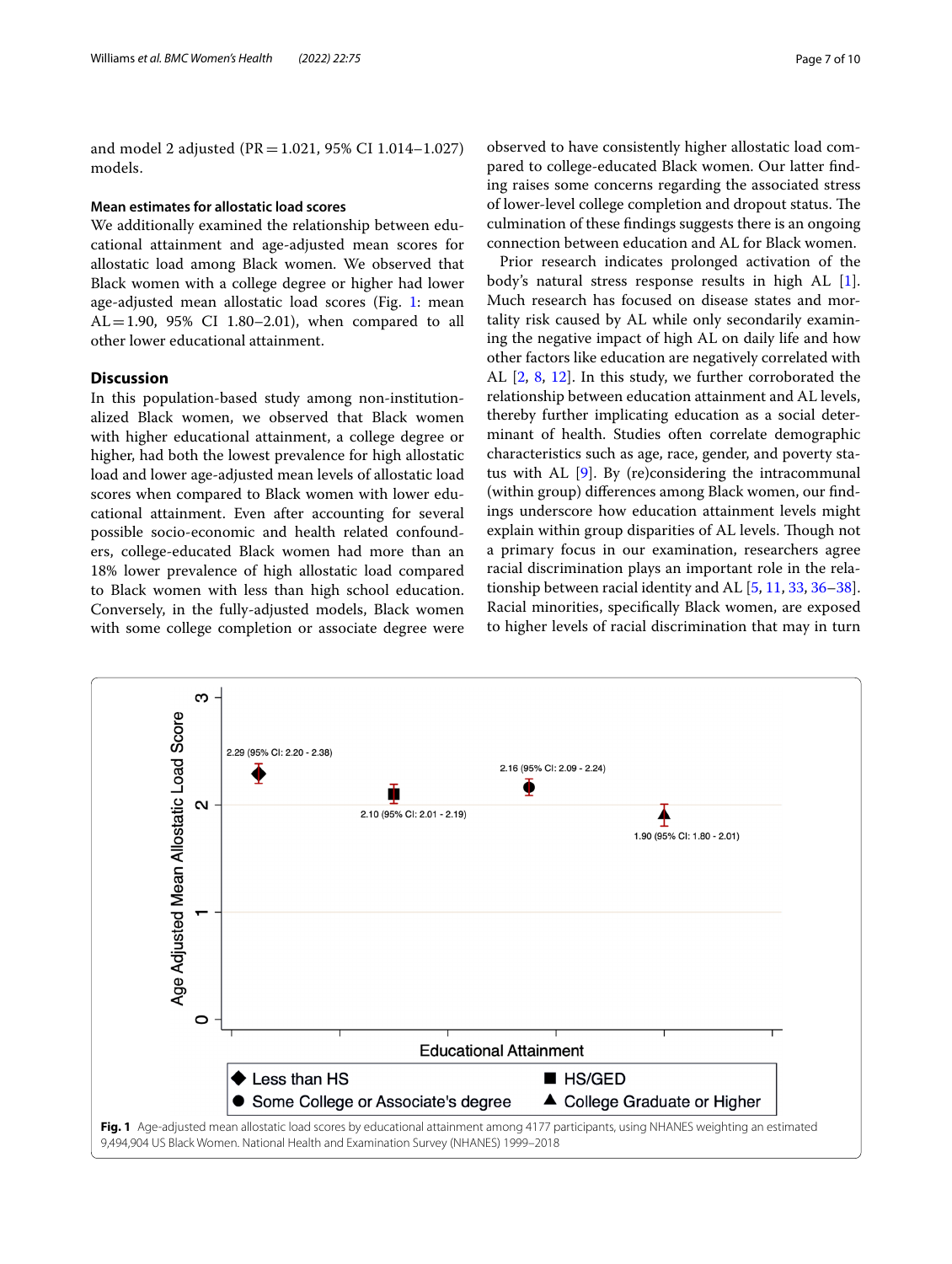explain the prolonged activation of the body's natural stress response [[5,](#page-8-3) [11,](#page-9-0) [33](#page-9-18)]. Specifcally, Black women tend to have higher AL than their white women and Black men counterparts [[7\]](#page-8-6), despite the association of lower AL level with reported incidents of very-high institution-specifc racial discrimination in a prior study  $[33]$  $[33]$ . This increased racial stress exposure may lead to greater experiences of anger, and poorer quality of life which in turn may lead to higher levels of cumulative stress and AL [\[35](#page-9-20)[–38\]](#page-9-22). However, there is evidence suggesting education attainment has some influence on these realities [[5,](#page-8-3) [11](#page-9-0), [33](#page-9-18)].

Much of the existing literature suggests lower educational attainment increases mortality and reduces longevity [\[39](#page-9-23)–[42\]](#page-9-24). In fact, Black women with the highest educational attainment who also self-reported high racial discrimination rates were also, still, associated with lower AL  $[5]$  $[5]$ . These disparate findings clarify that Black women endure unique daily stressors that are not always fully explained by underlying structural determinants and signal that education has some role in the mitigation of AL levels. Indeed, our fndings further confrm existing research that lower education (despite levels of selfreported racial discrimination) is associated with higher AL [[5\]](#page-8-3). Even when controlling for age, poverty status, and underlying chronic diseases, we found that Black women without a college degree had higher AL thus underscoring the need for more granular exploration of the relationship with education on AL. It is plausible, then, to conclude that coping, higher health literacy and access, and greater positive social support all of which are connected to college outcomes further underscore education as a social determinant of health for Black women [\[21](#page-9-8)].

Indeed, Link and Phelan's (1995) fundamental cause theory requires that we consider how educational attainment is deeply intertwined with multiple disease outcomes, longevity, and disease impacts [[39](#page-9-23), [43](#page-9-25)]. AL disparities, which we link to education attainment, is similarly correlated with several deleterious health outcomes for Black women such as a poorer breast cancer survival [[44](#page-9-26)], greater adverse pregnancy outcomes [[45\]](#page-9-27), and higher incidence of cardiovascular disease [[46\]](#page-9-28). Since education infuences health and longevity even when the mechanisms linking it to health change, our fndings on AL and education attainment reveal how the college context and outcomes of a college degree are especially critical in improving Black women's overall health [[39,](#page-9-23) [43\]](#page-9-25). Greater educational attainment may in turn provide multiple pathways to mitigate overall risk of mortality and increase longevity for Black women [\[39\]](#page-9-23). As research continues to highlight that higher education attainment is positively associated with better health outcomes [[40](#page-9-29), [41](#page-9-30)] and lower education attainment is associated with shorter life expectancy and adverse outcomes [[41](#page-9-30)], understanding more of the within group disparities along these issues can help with better targeting health problems at their source. Leveraging a socio-ecological framework, for instance, that centers on the interplay through personal (e.g., personal coping skills and health resources), interpersonal (e.g., colleagues with higher education and resources), and community (e.g., neighborhood quality and access to care), and societal factors can improve within group AL disparities among Black women [\[39](#page-9-23), [43\]](#page-9-25).

Taken together, the disparities Black women endure at the nexus of education attainment and AL align with the broader social context as U.S. leaders often propagate educational attainment as a prerequisite for prosperity  $[47]$  $[47]$ . The culmination of our findings as presented when considered alongside the broader scholarly canon ofer additional support for leveraging higher educational attainment to improve societal health generally and the health for Black women specifcally. While the fndings from this study have broad implications, the results should be viewed in light of certain strengths and limitations. NHANES is a nationally representative, standardized survey on various health related conditions. As a result, the fndings are generalizable to non-institutionalized US citizens and have great external validity. This study focuses on non-Hispanic Black women, and thus the results are limited to this population and future studies should explore the relationship between education and AL in other race-ethnicity-gender populations.

Due to the cross-sectional study design, we are unable to examine causal associations between education between education and AL. Participants were surveyed on a variety of health-related conditions and behaviors, and as a result is likely that there are minimal misclassifcation biases among our primary exposure, educational attainment. Further, there is no consensus on measurement of AL using population-based data. Thus, we may have underestimated measures of AL by using most available components over the study period. NHANES did not collect granular data on educational attainment (i.e., college graduates and more were all categorized together). As a result, we were unable to examine the association between AL and specifc higher educational attainment. Future studies within a large prospective cohort have the potential to further explore the associations between race, education, and development of allostatic load. Moreover, our intracommunal diferences may reveal a diferent story when the analysis considers populations beyond the United States alone. Future studies should examine other AL for Black women outside the U.S. as well as factors associated with higher educational attainment such as increased self-advocacy skills to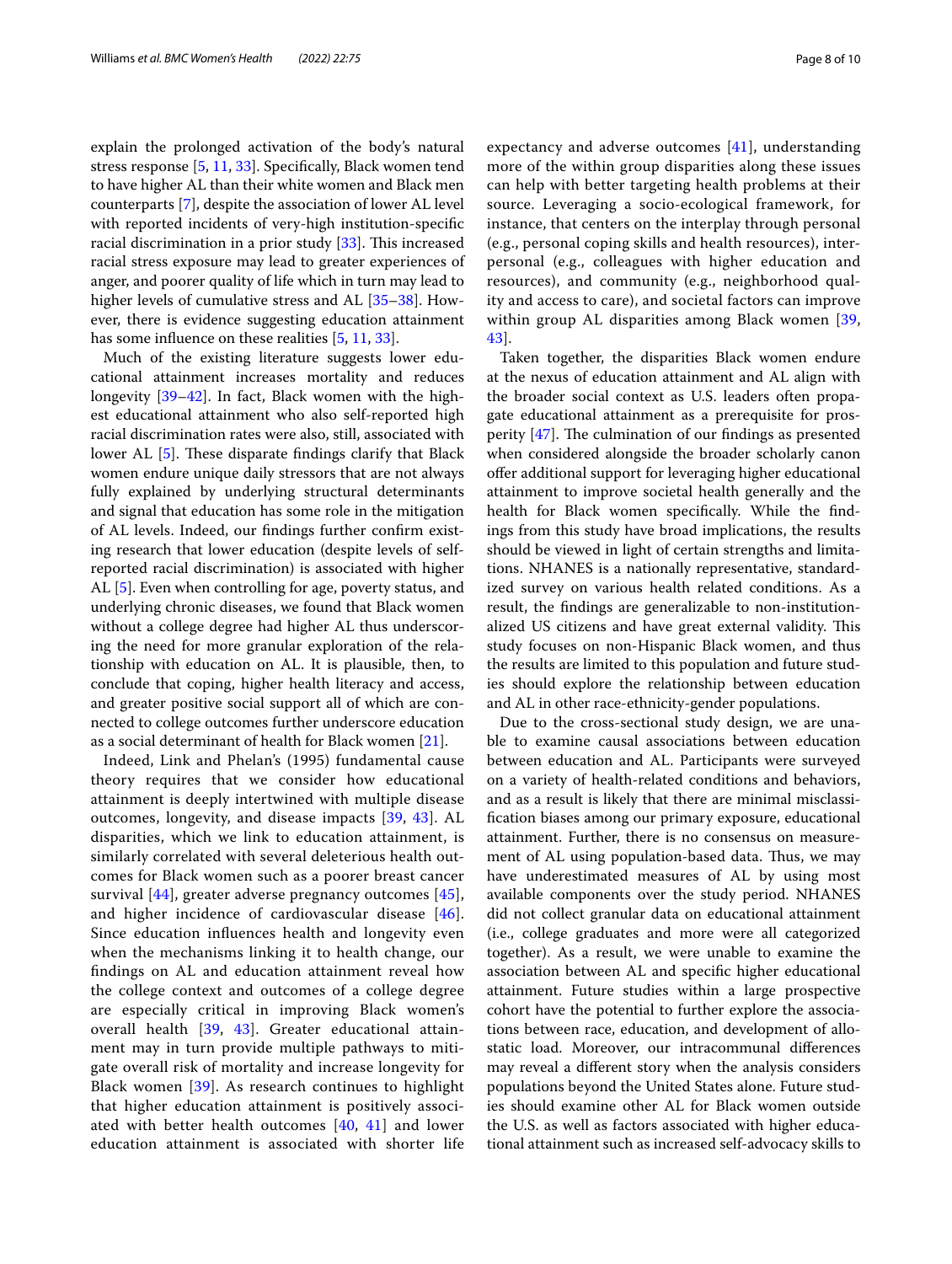further delineate what factors, beyond increased socioeconomic status attributed to higher education, mediate diferences in AL.

## **Conclusion**

Prior research indicates that Black women generally have higher levels of AL compared with other race-gender groups, including White women, Black men, and white men. However, the fndings of the present study further elucidate that higher education, specifcally a college degree or higher, is associated with lower AL among Black women. While our fndings delineate Black women with at least a bachelor's degree hold the lowest prevalence of AL when compared to Black women with lower educational attainment, future research is needed to further disentangle what kinds of education and degrees are most associated with mitigating high AL and to examine factors that may mediate the relationship between education and allostatic load. Education remains a signifcant indicator of long-term health, and reducing AL disparities by educational attainment may require more holistic efforts between public policy makers, health care workers, and educators alike.

#### **Abbreviations**

AL: Allostatic load; BMI: Body mass index; BWHS: Black Women's Health Study; CDC: Centers for Disease Control and Prevention; CI: Confdence interval; DBP: Diastolic blood pressure; GED: General Education Development; N or No. : Number of participants; NCHS: National Center for Health Statistics; NHANES: The National Health and Nutrition Examination Survey; NH: Non-Hispanic; PIR: Poverty income ratio; PR: Prevalence ratio; SBP: Systolic blood pressure; SE: Standard error; US: United States.

## **Supplementary Information**

The online version contains supplementary material available at [https://doi.](https://doi.org/10.1186/s12905-022-01641-0) [org/10.1186/s12905-022-01641-0](https://doi.org/10.1186/s12905-022-01641-0).

<span id="page-8-10"></span>**Additional fle 1: Supplemental Table 1.** Weighted distribution of allostatic load components comparing subsample of non-Hispanic Black women vs. entire NHANES sample, 1999 through 2018.

<span id="page-8-11"></span>**Additional fle 2: Supplemental Table 2.** Association Between Education and High Allostatic Load Stratifed by Age Groups, Presented as Prevalence Ratios (PRs) and Associated 95% Confdence Intervals (CIs), among 4,177 participants, using NHANES weighting an estimated 9,494,904 US Black Women.

## **Acknowledgements**

#### Not applicable.

**Methods**: All methods were carried out in accordance with relevant guidelines and regulations.

#### **Authors' contributions**

B.M.W. is responsible for the conceptualization, investigation, writing—original draft, writing—review and editing, data curation. C.L. is responsible for the conceptualization, investigation, writing—original draft, and writing—review and editing. R.C. is responsible for the conceptualization, investigation, writing—original draft, and writing—review and editing. J.X.M. is responsible for

the conceptualization, methodology, software, validation, formal analysis, investigation, resources, data curation, writing—original draft, writing—review and editing, visualization, supervision, project administration, and funding acquisition. All authors have read and approved the manuscript.

## **Funding**

This research was supported by the National Institute on Minority Health and Health Disparities of the National Institutes of Health under Award Number K01MD015304. The content is solely the responsibility of the authors and does not necessarily represent the official views of the National Institutes of Health.

#### **Availability of data and materials**

The data for this study are already publicly available through the National Center for Health Statistics (NCHS), National Health and Nutrition Examination Survey (NHANES) website:<https://www.cdc.gov/nchs/nhanes/index.htm>.

## **Declarations**

#### **Ethics approval and consent to participate**

This study was considered exempt by the Institutional Review Boards of Augusta University and St. Cloud State University due to use of existing secondary data that are publicly available and non-identifable.

## **Consent for publication**

Not applicable.

#### **Competing interests**

The authors declare that they have no competing interests.

#### **Author details**

<sup>1</sup> Department of Educational Leadership and Higher Education, St. Cloud State University, St. Cloud, MN, USA. <sup>2</sup> Cancer Prevention, Control, and Population Health Program, Department of Medicine, Georgia Cancer Center, Augusta University, 1410 Laney Walker Blvd CN-2135, Augusta, GA 30912, USA. <sup>3</sup>Institute of Preventive and Public Health, Medical College of Georgia, Augusta University, Augusta, GA, USA.

## Received: 1 July 2021 Accepted: 22 February 2022 Published online: 17 March 2022

#### **References**

- <span id="page-8-0"></span>1. McEwen BS, Seeman T. Protective and damaging efects of mediators of stress. Elaborating and testing the concepts of allostasis and allostatic load. Ann N Y Acad Sci. 1999;896:30–47.
- <span id="page-8-4"></span>2. Seeman TE, Singer BH, Rowe JW, Horwitz RI, McEwen BS. Price of adaptation–allostatic load and its health consequences. MacArthur studies of successful aging. Arch Intern Med. 1997;157(19):2259–68.
- <span id="page-8-1"></span>3. Sterling P, Eyer J. Allostasis: a new paradigm to explain arousal pathology. Handbook of life stress, cognition and health. Oxford: Wiley; 1988. p. 629–49.
- <span id="page-8-2"></span>4. Selye H. The stress of life1956.
- <span id="page-8-3"></span>5. Allen AM, Thomas MD, Michaels EK, Reeves AN, Okoye U, Price MM, et al. Racial discrimination, educational attainment, and biological dysregulation among midlife African American women. Psychoneuroendocrinology. 2019;99:225–35.
- <span id="page-8-5"></span>6. Guidi J, Lucente M, Sonino N, Fava GA. Allostatic load and its impact on health: a systematic review. Psychother Psychosom. 2021;90(1):11–27.
- <span id="page-8-6"></span>7. Moore JX, Bevel MS, Aslibekyan S, Akinyemiju T. Temporal changes in allostatic load patterns by age, race/ethnicity, and gender among the US adult population; 1988–2018. Prev Med. 2021;147:106483.
- <span id="page-8-7"></span>8. Duru OK, Harawa NT, Kermah D, Norris KC. Allostatic load burden and racial disparities in mortality. J Natl Med Assoc. 2012;104(1–2):89–95.
- <span id="page-8-8"></span>9. Geronimus AT, Hicken M, Keene D, Bound J. "Weathering" and age patterns of allostatic load scores among blacks and whites in the United States. Am J Public Health. 2006;96(5):826–33.
- <span id="page-8-9"></span>10. Perry BL, Harp KL, Oser CB. Racial and gender discrimination in the stress process: implications for African American Women's Health and Well-Being. Sociol Perspect. 2013;56(1):25–48.